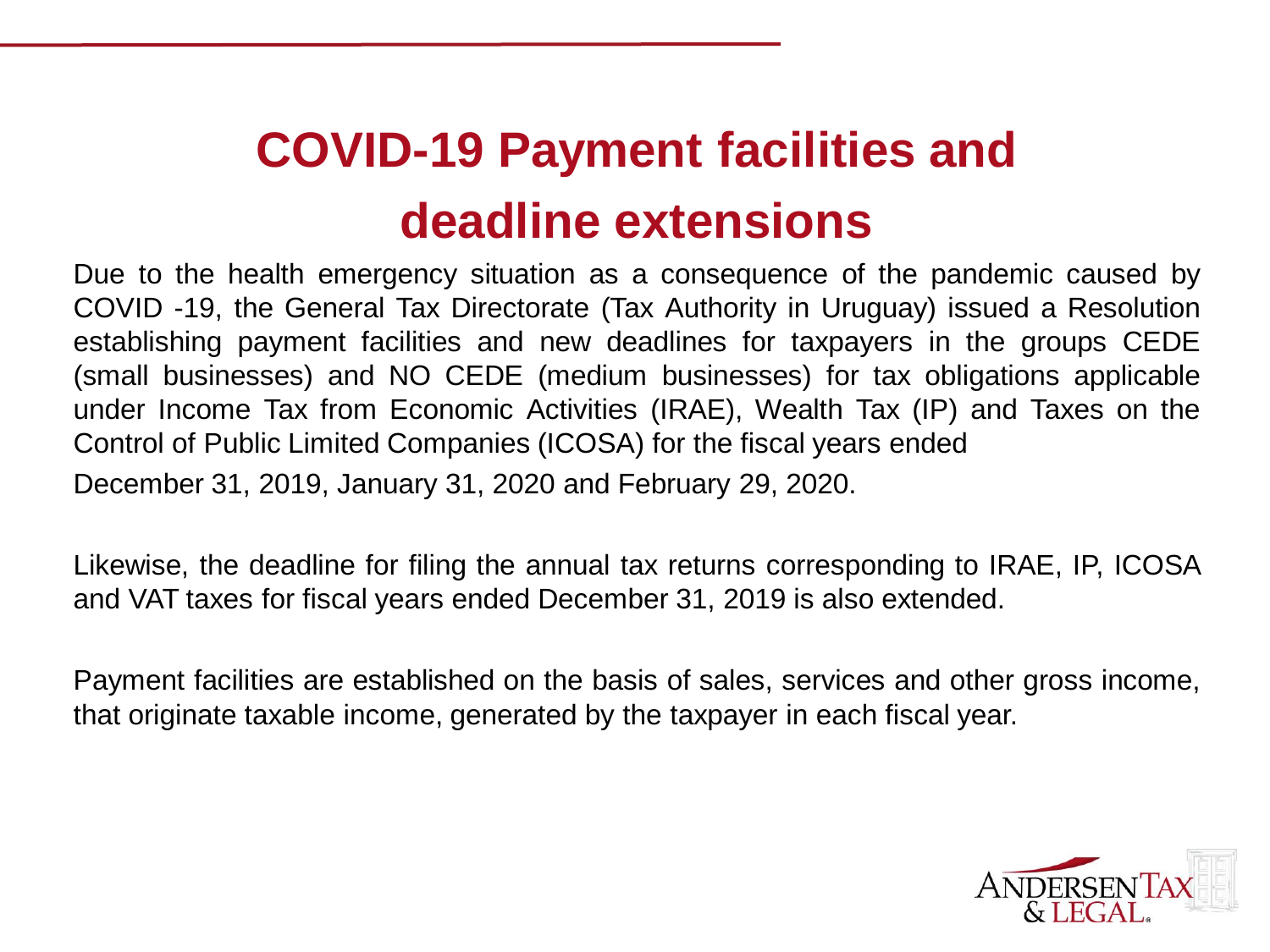## The following table shows payment facilities, conditions and new deadlines for fiscal years finished at **December 31, 2019.**

| <b>Amount in Uruguayan pesos of</b><br>services, sales and other<br>taxable income during fiscal<br>year ended at Dec.31,2019 |            | Payment facilities and deadlines for CEDE and NO CEDE<br>taxpayers of tax balances of IRAE, IP and ICOSA taxes. |
|-------------------------------------------------------------------------------------------------------------------------------|------------|-----------------------------------------------------------------------------------------------------------------|
| More than                                                                                                                     | Up to      |                                                                                                                 |
|                                                                                                                               | 8,730,600  | 2 consecutive, equal, monthly installments as of the month of May 2020                                          |
| 8,730,600                                                                                                                     | 26,191,800 | 1 payment for the full outstanding balance in the month of May 2020                                             |
| 26,191,800                                                                                                                    |            | 2 consecutive, equal, monthly installments as of the month of April 2020                                        |

The deadlines for payments in the month of April will be:

CEDE TAXPAYERS : APRIL 27, 2020 NO CEDE TAXPAYERS : APRIL 28, 2020

**The deadlines for the filing of Tax Returns (Sworn Statements) will be in the month of MAY as per the general table of deadlines.**

Deadlines set for installments in the following months will be those established in the general table of deadlines for each taxpayer (CEDE and NO CEDE).

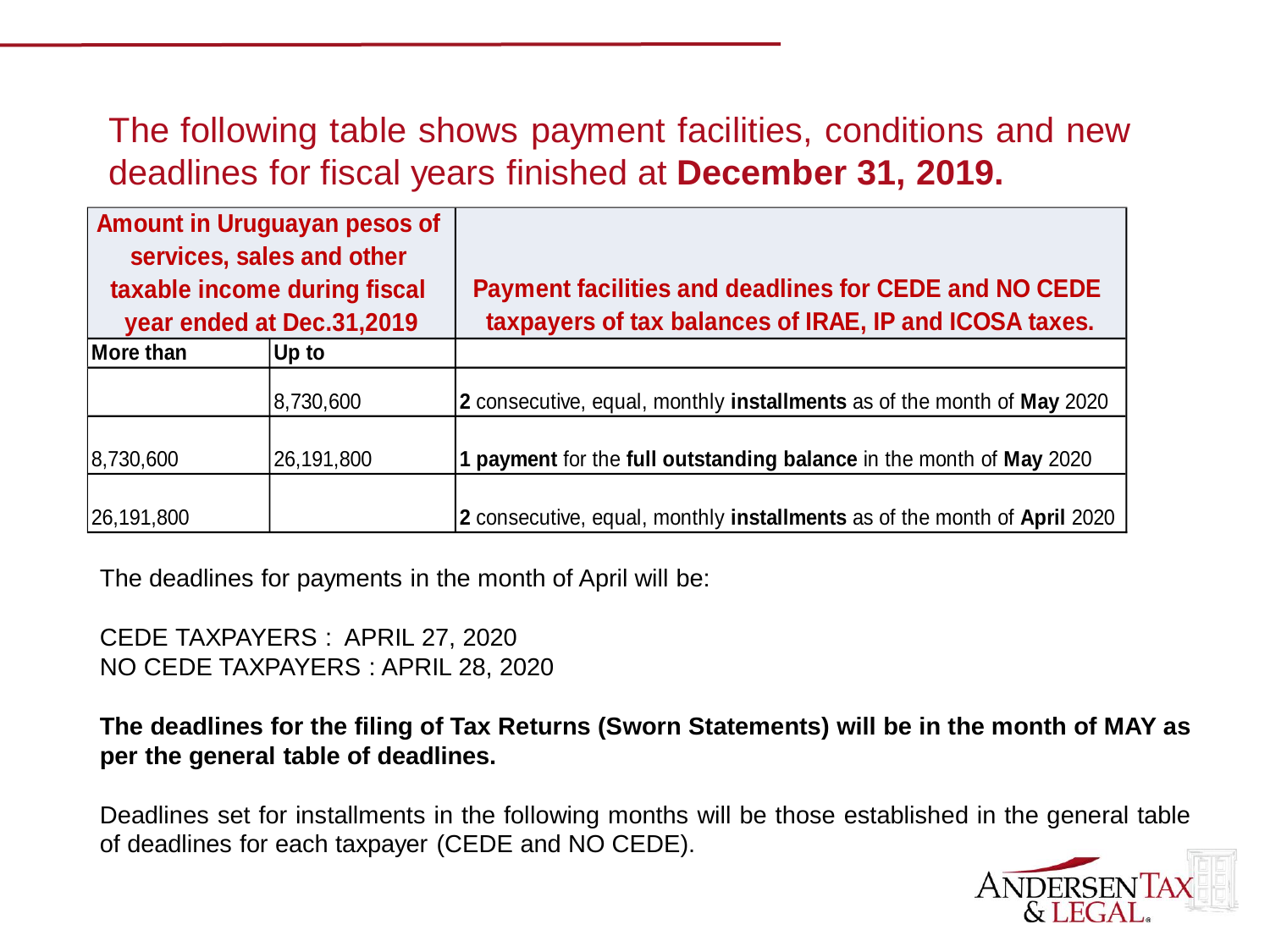## The following table shows payment facilities, conditions and new deadlines for fiscal years finished at **January 31, 2020.**

| Amount in Uruguayan pesos of<br>services, sales and other taxable<br>income during fiscal years ended at<br>Jan.31,2020 |            | Payment facilities and deadlines for CEDE and NO CEDE<br>taxpayers of tax balances of IRAE, IP and ICOSA taxes. |
|-------------------------------------------------------------------------------------------------------------------------|------------|-----------------------------------------------------------------------------------------------------------------|
| More than                                                                                                               | Up to      |                                                                                                                 |
|                                                                                                                         | 8,730,400  | 2 consecutive, equal, monthly installments as of the month of June 2020                                         |
| 8,730,400                                                                                                               | 26,203,200 | 1 payment for the full outstanding balance in the month of June 2020                                            |
| 26,203,200                                                                                                              |            | 2 consecutive, equal, monthly installments as of the month of May 2020                                          |